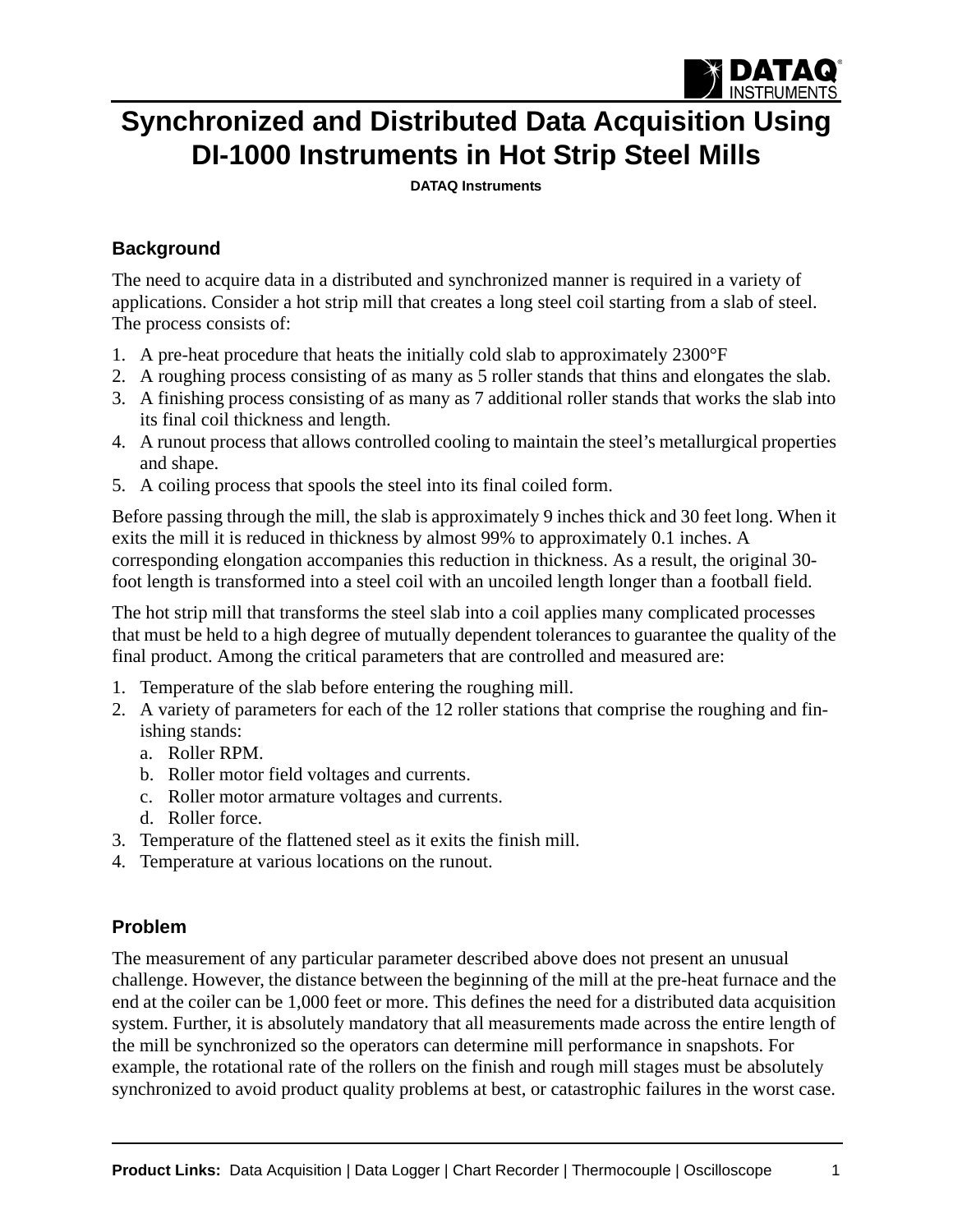

Data acquisition synchronization allows the RPM of all 12 roller stations to be acquired and compared within the same instant of time, thus avoiding latencies (however small) that would distort the actual performance of the mill. By the same token, temperatures acquired at various sections of the runout must be synchronized. Attempting to correlate temperature readings at the beginning, mid-point, and end of the runout are of little value if the measurements are skewed in time. This is especially true when you consider that the red hot, formed metal moves across the runout at speeds of about 50 feet per second. Even a 250ms time skew represents a measurement displacement error of over 12 feet.

### **Solution**

DI-1000 Series instruments are designed from the ground up to be both distributed and synchronized. Their distributed nature allows multiple DI-1000 units to be deployed from locations adjacent to the personal computer, to as far as 4,000 feet away, and any location in between. Multiple units are connected together in a daisy-chain arrangement using commonly available and inexpensive Category 5 cable. Distributed DI-1000 units may be deployed as a single unit, multiple units spaced variable distances apart, multiple unit clusters also spaced at random intervals, or any combination of the foregoing. As such, DI-1000 systems may be configured and deployed in a manner that precisely fits the needs of the application.

Synchronization has also been transparently built into DI-1000 products. Regardless of the location of any single unit or cluster of units along a maximum daisy-chain path of 4,000 feet, measurements obtained from the first channel of the first unit through the last channel of the final unit in the chain are fully synchronized

Using the hot strip mill example, the distributed and synchronous features of DI-1000 instruments pay extraordinary dividends:

- 1. DI-1000 unit clusters may be located at each rough and finish rolling stage.
- 2. Single units may be located in multiple locations along the runout and at the pre-heat furnace.
- 3. Another cluster may be located at the mandrel to monitor the spooling process.
- 4. In all, the above instrument cluster may span distances well beyond the mill's length of 1,000 feet.
- 5. Each acquired sample, from the pre-heat furnace to the mandrel, and all points between, is acquired synchronously yielding the guaranteed time alignment so critical to judging mill performance.

### **Other Applications**

The need for distributed and synchronous data acquisition is not limited to hot strip steel mills. Other applications that benefit are:

Cold steel rolling mills Continuous Pickle lines Temper steel rolling mills Continuous steel casting Electric Resistance Weld (ERW) manufacturing processes